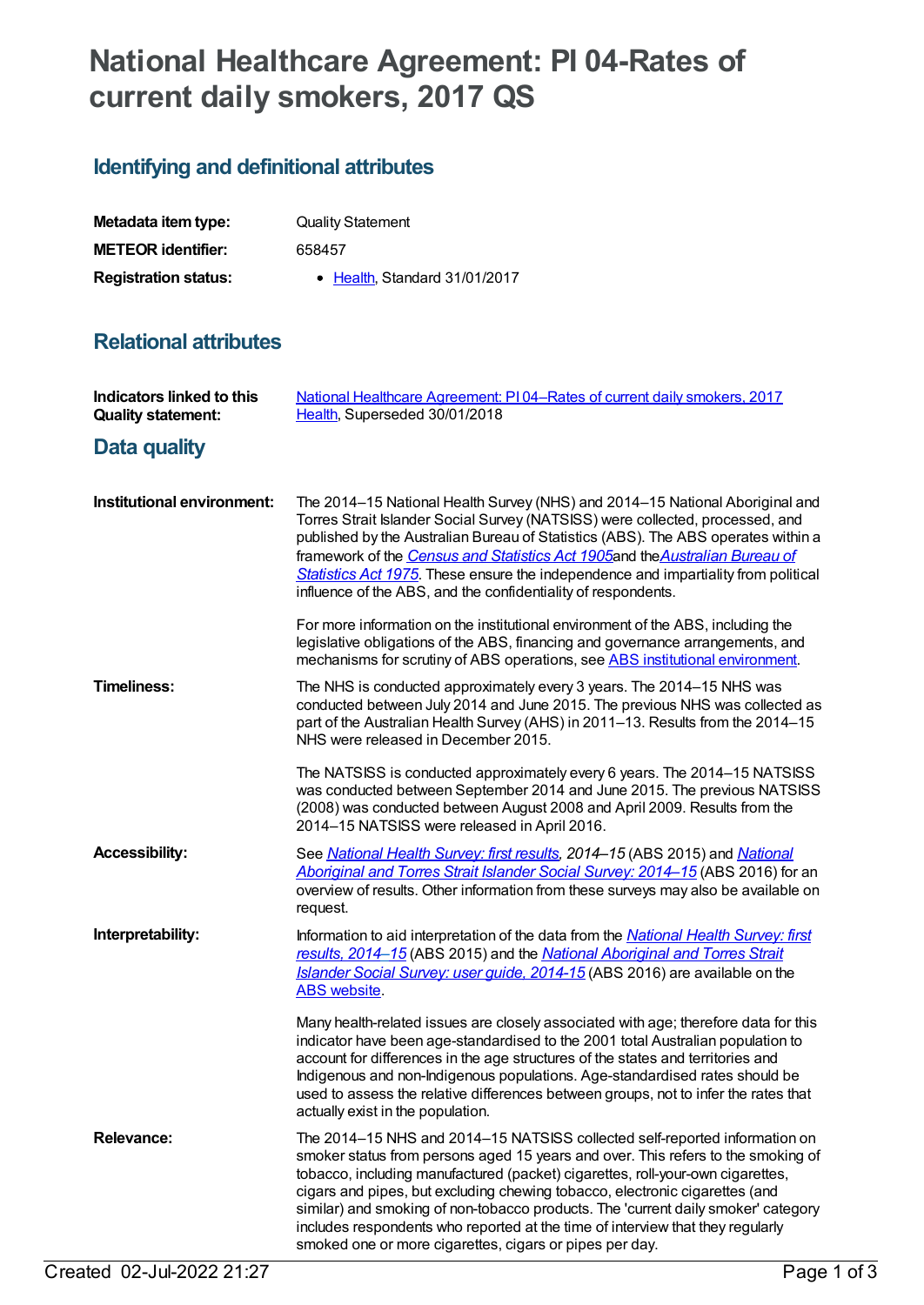**Accuracy:** The 2014–15 NHS was conducted in all states and territories, excluding *Very remote* areas and discrete Aboriginal and Torres Strait Islander communities. These exclusions are unlikely to affect national estimates, and will only have a minor effect on aggregate estimates produced for individual states and territories, excepting the Northern Territory where the population living in private dwellings in *Very remote* areas accounts for around 28% of persons. Non-private dwellings such as hotels, motels, hospitals, nursing homes and short-stay caravan parks were also excluded from the survey. The response rate for the 2014–15 NHS was 82%. Results are weighted to account for non-response.

> The 2014–15 NATSISS was conducted in all states and territories, including *Very remote* areas. Non-private dwellings such as hotels, motels, hospitals, nursing homes and short-stay caravan parks were excluded from the survey. The response rate for the 2014–15 NATSISS was 80%. Results are weighted to account for nonresponse.

As they are drawn from a sample survey, data for the indicator are subject to sampling error. Sampling error occurs because only a small proportion of the population is used to produce estimates that represent the whole population. Sampling error can be reliably estimated as it is calculated based on the scientific methods used to design surveys. Indications of the level of sampling error are given by the relative standard error (RSE) and 95% margin of error (MOE). Estimates with an RSE of 25–50% should be used with caution. Estimates with an RSE over 50% are generally considered too unreliable for general use. Margins of error are provided for proportions to assist in assessing the reliability of these data. The proportion combined with the MOE defines a range which is expected to include the true population value with a given level of confidence. This is known as the confidence interval. Proportions with an MOE of greater than 10 percentage points indicate that the range in which the true population value is expected is relatively wide.

The following comments apply to data for the general and non-Indigenous populations:

#### **Adult smoking rates by state/territory and remoteness (Table NHA4.1):**

- RSEs for *Inner regional* and *Remote* Western Australia are greater than 25% and data should be used with caution.
- RSEs for *Remote* areas of all states and territories, except Western Australia and the Northern Territory are greater than 50% and data are considered too unreliable for general use.

#### **Adult smoking rates by state/territory and Socio-Economic Indexes for Areas (SEIFA) quintiles (Table NHA4.2):**

RSEs for quintile 1 in the Australian Capital Territory, quintile 4 in Tasmania, and quintile 5 inQueensland, South Australia and Tasmania, are greater than 25% and data should be used with caution.

The following comments apply to data for the Aboriginal and Torres Strait Islander population **(Table NHA4.3)**:

This indicator has acceptable relative standard error (RSE) levels of less than 25% for all states and territories.

**Coherence:** The methods used to construct the indicator are consistent and comparable with other collections and with international practice. The 2014–15 NHS and 2014–15 NATSISS collected a range of other health-related information that can be analysed in conjunction with smoker status.

> Other non-ABS collections, such as the National Drug Strategy Household Survey (NDSHS), report estimates of smoker status. Results from the recent NDSHS in 2013 show slightly different estimates for current daily smoking than the 2014–15 NHS. These differences may be due to the greater potential for non-response bias in the NDSHS and the differences in collection methodology.